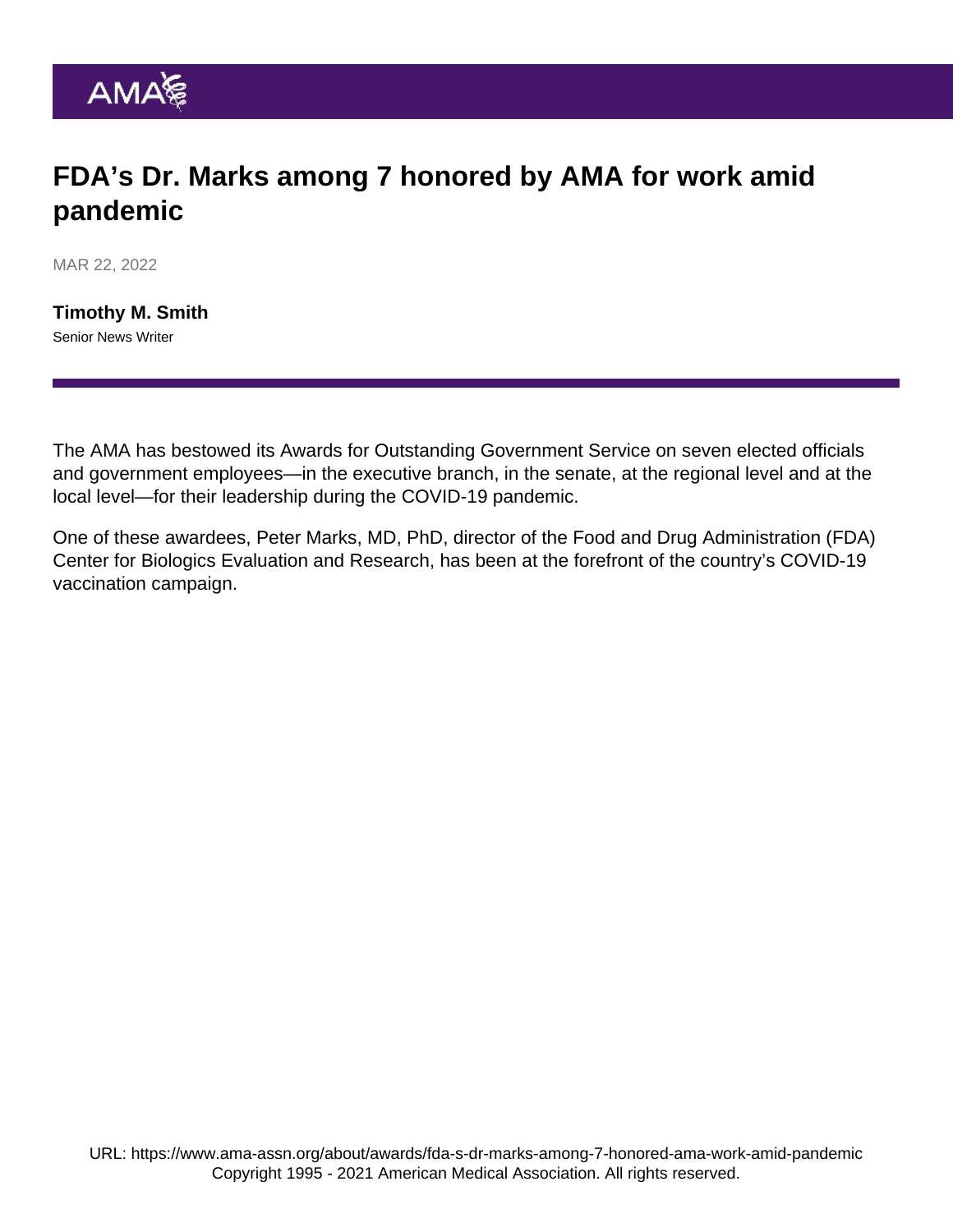URL:<https://www.ama-assn.org/about/awards/fda-s-dr-marks-among-7-honored-ama-work-amid-pandemic> Copyright 1995 - 2021 American Medical Association. All rights reserved.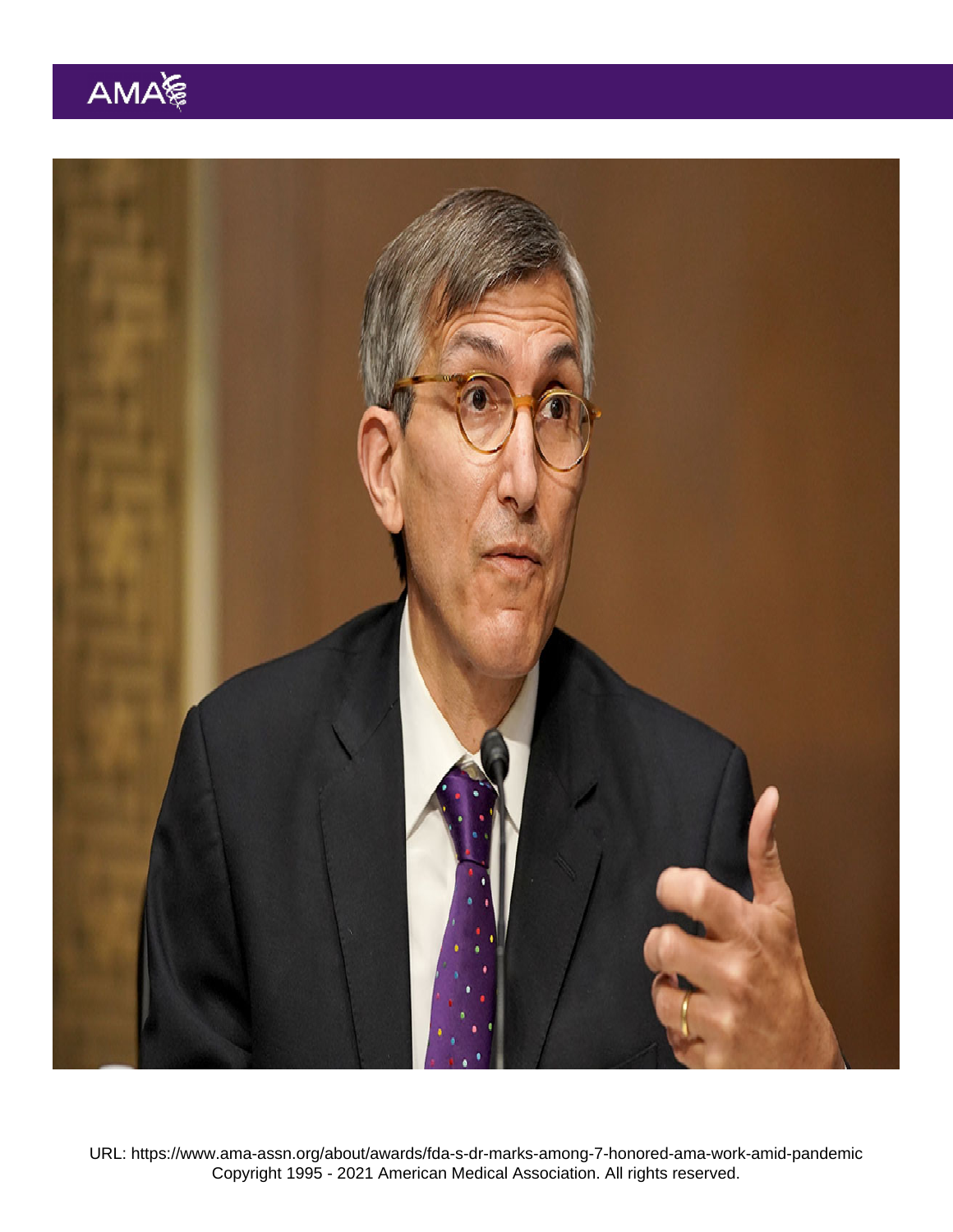Peter Marks MD, PhD, was honored as a member of the executive branch in career public service. Since 2016, Dr. Marks has led the FDA's efforts to regulate and assure the safety and effectiveness of the country's biological products, including vaccines, allergenic products, blood and blood products and cellular, tissue and gene therapies. During the pandemic, Dr. Marks and his team have played an instrumental role in ensuring that COVID-19 vaccines are safe and effective.

Dr. Marks has worked tirelessly throughout the COVID-19 pandemic to make sure the COVID-19 vaccine development process was transparent, based on rigorous review of scientific data and free from political interference," said AMA Board Chair [Bobby Mukkamala, MD.](https://www.ama-assn.org/about/board-trustees/bobby-mukkamala-md) "Despite this enormous responsibility, Dr. Marks took the time to regularly speak with and present data to physicians and the medical community to ensure we had the information and data we needed to feel confident in recommending the COVID-19 vaccines to our patients."

[Watch Dr. Marks' acceptance speech.](https://youtu.be/ePu6sVHckWM)

## U.S. Sen. Roy Blunt

The Republican from Missouri's unwavering commitment to improving rural health care has long benefited groups that have been economically or socially marginalized across the Show Me State.

For example, Blunt championed the opening of a rural medical school campus in St. Joseph and helped secure the funding to make it happen. This allowed the University of Missouri–Kansas City School of Medicine to double its class size and attract students with an interest in a career in rural primary care.

Blunt's support for higher education has benefited students across the country. He authored legislation to increase maximum Pell Grant awards in four consecutive years, and in 2017 he reinstated Year-Round-Pell, which allows students to receive additional Pell Grants during the school year to help them graduate on time and with less debt.

"A former history teacher and college president, Sen. Blunt has never forgotten his roots in areas where health care access is challenging," Dr. Mukkamala said. "He has leveraged his position on the Appropriations Committee to strengthen medical education and college grants. Although he is retiring, his contributions to rural health will long benefit the citizens of Missouri."

[Watch Sen. Blunt's acceptance speech](https://www.youtube.com/watch?v=JLwtfNgynCQ).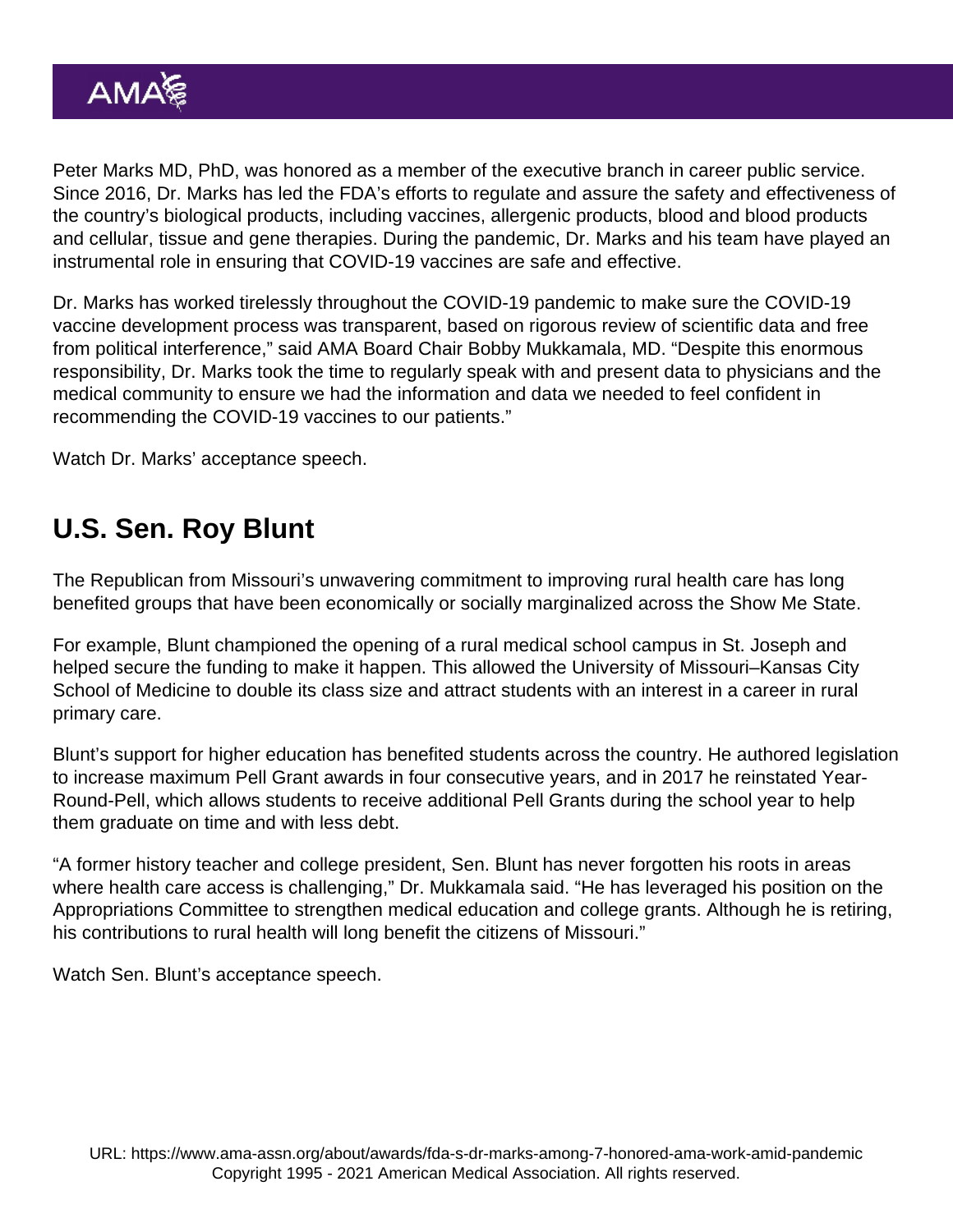## Mandy Cohen, MD

As secretary of the North Carolina Department of Health and Human Services, Dr. Cohen and her team lead the COVID-19 response for the North Carolina, making major strides in hospital surge capacity, testing capacity, tracing capacity and availability of personal protective equipment (PPE). They also constructed the advance data infrastructure used to collect and analyze key data points that have driven the state's decision-making on pandemic issues.

Additionally, Dr. Cohen's "buying health" agenda has focused on social determinants of health. Under her leadership, North Carolina implemented a first-in-the-nation statewide coordinated care network, [NCCARE360,](https://nccare360.org/) which electronically connects people with identified needs to community resources.

"A credible and innovative leader, Dr. Cohen has earned high marks during an incredibly trying time for her clear communication and collaborative style," Dr. Mukkamala said. "When physicians and frontline health care workers needed help with PPE, Dr. Cohen was there. And when they needed straightforward guidance and information about public health, Dr. Cohen was there."

[Watch Dr. Cohen's acceptance speech](https://www.youtube.com/watch?v=PtnVEuD7Kts).

## Travis Gayles, MD

The top public health official in Montgomery County, Maryland, Dr. Gayles was asked to lead some of the most challenging on-the-ground efforts in the U.S. during the COVID-19 pandemic.

Dr. Gayles, who is also a lecturer in health administration at New York University Robert F. Wagner Graduate School of Public Service, previously led the HIV Treatment and Prevention Program at Northwestern University.

"With information and data scant and with a clear need for leadership and consistent messaging, local officials like Dr. Gayles were absolutely critical during the earliest days of the pandemic," Dr. Mukkamala said. "Dr. Gayles is a steadfast advocate for science- and data-driven solutions, and officials at the Maryland State Medical Society and the Montgomery County Medical Society credit him and his leadership with saving lives and lessening the local impact of the virus."

[Watch Dr. Gayles' acceptance speech](https://www.youtube.com/watch?v=W5hCYBVc314).

These additional three officials have been honored by the AMA and will receive their awards in person from the respective state medical association: